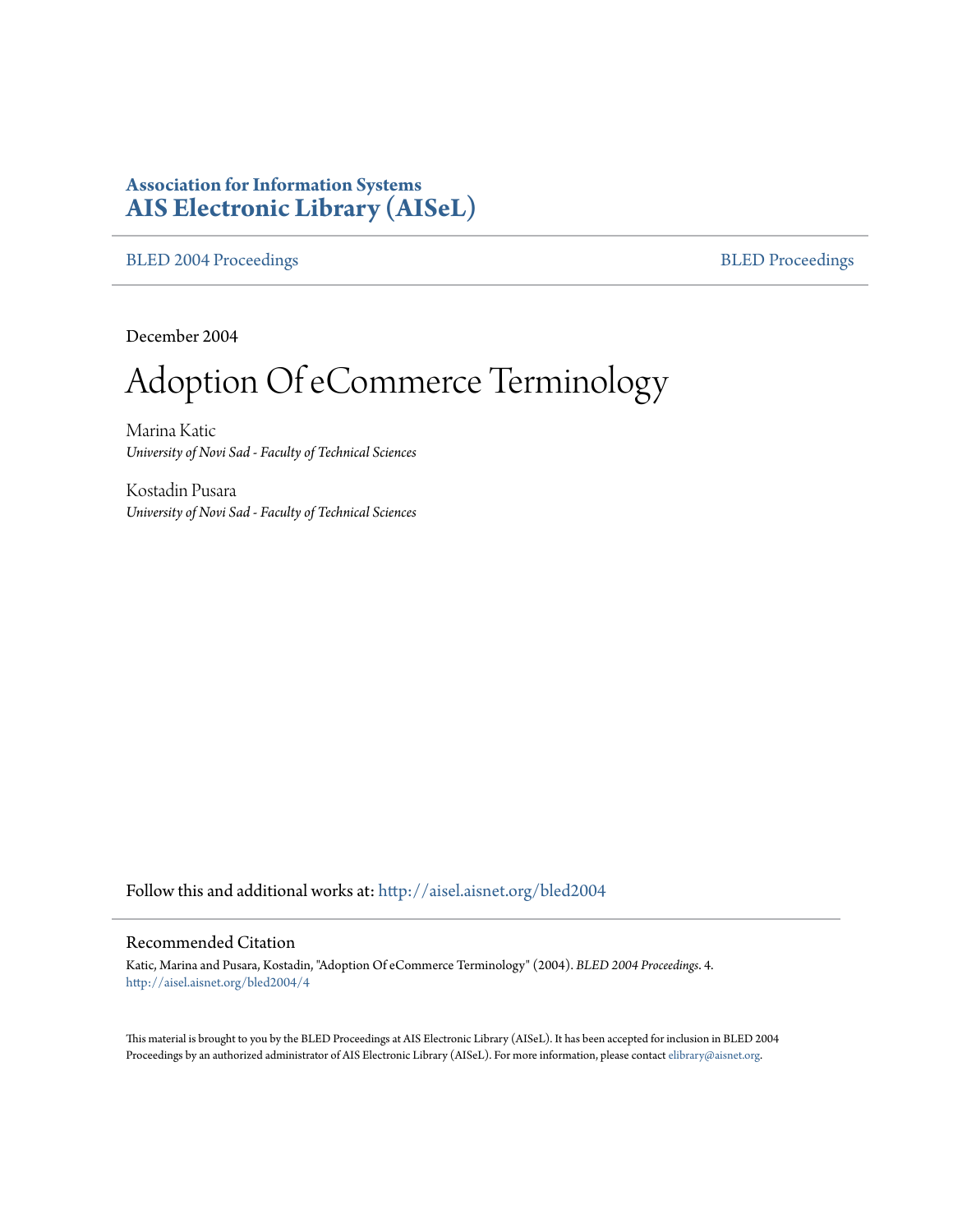## **17th Bled eCommerce Conference**

#### **eGlobal**

Bled, Slovenia, June 21 - 23, 2004

## **Adoption Of eCommerce Terminology**

#### **Marina Katić, Kostadin Pušara**

University of Novi Sad - Faculty of Technical Sciences, Serbia & Montenegro mare@uns.ns.ac.yu

#### **Abstract**

*Realizing that digital technology has become a key factor of economic growth, it is necessary for South East European countries (where Serbia & Montenegro also belong to) to start overcoming numerous e-commerce barriers on their way of integrating into European Union. One of the obstacles they are encountering is the language barrier. The first problem is how to understand the meaning of certain highly specialized terms in the field of e-commerce. Solution lies in good unilingual dictionaries. Another problem is how to find the equivalent in mother tongue for abundance of quite new words and expressions. This can be solved by well concised bilingual vocabularies. However, neither unilingual vocabularies in the field of e-commerce nor bilingual vocabularies are published to greater extent. Only few have focused on the language of e-commerce. This is why the terminology of e-commerce is to be carefully collected and explained, standardized and finaly adopted. Finding proper solutions for above-mentioned problems would enable South East European countries to create a proper environment for digital technology, completely in line with European standards.* 

## **1 Digital Divide**

Economic globalization and the development of information and communications technology are the two principal trends, which have dictated the shape of business and industry in the second half of the  $20<sup>th</sup>$  century and beginning of the new millennium. However, not all the European countries are equally involved in the development of information society.

According to the summary of "Activities and Results of the Stability Pact SE Europe Initiative" much lower level of Internet penetration in South Eastern Europe  $(2-6\frac{\hat{6}}{10})$ comparing to EU level (15-65 %) confirms existence of digital divide and urgent need for quicker information society development in that part of European continent.

Many factors may have contributed towards the digital divide such as public policies, investment in science and technology, the regulation of telecommunications, the levels of socioeconomic development, the language barrier, and so on.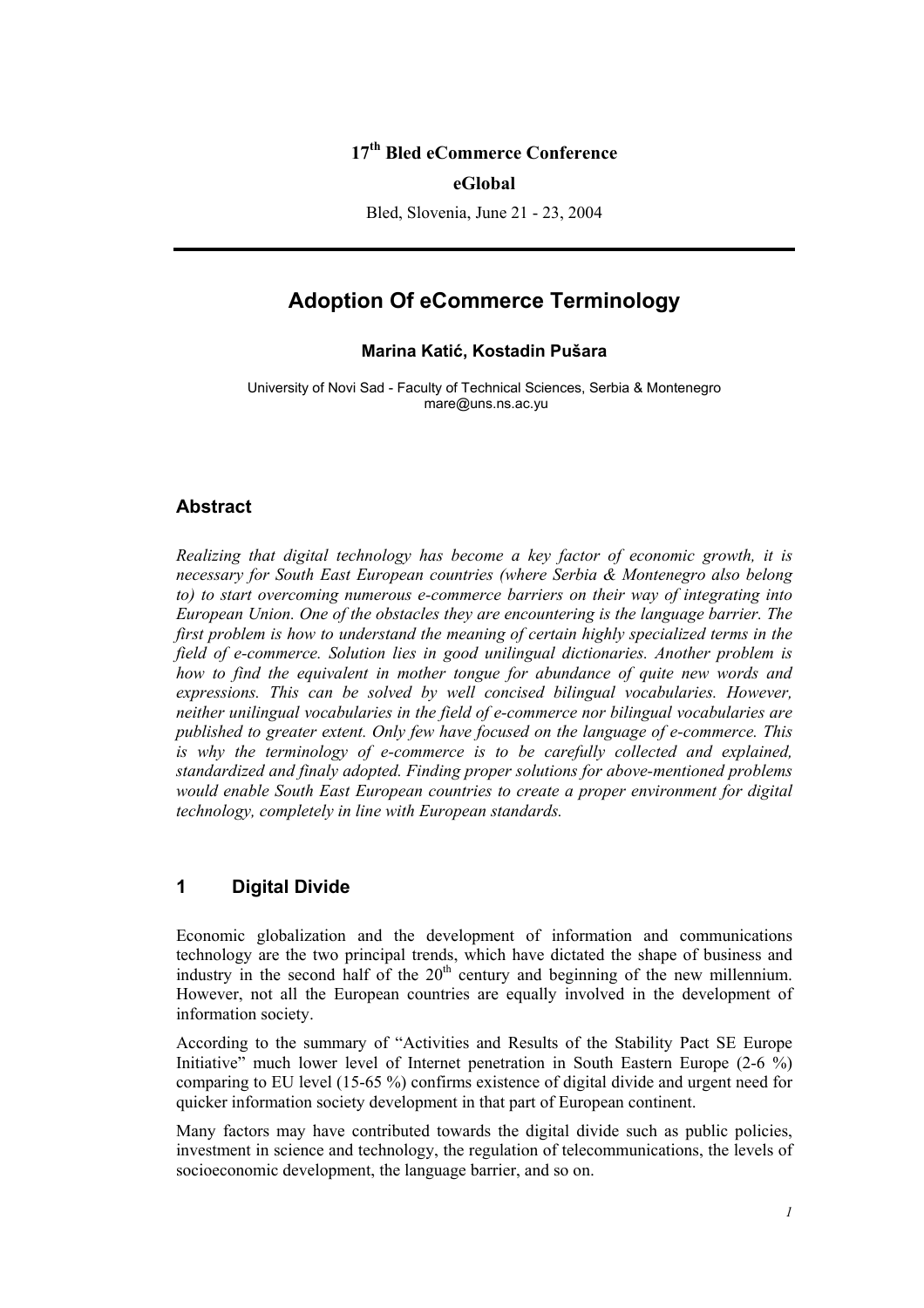The mentioned language barrier is frequently stated in the professional literature. In paper [6] Language Barriers are quoted as a part of Structural Barriers to Global E-Commerce.

Connection between language and computer usability is also well explained in [7] *"*Cultural attitudes towards using computers may also contribute towards some of the differences evident between relatively similar societies, like the UK, Germany, France, and Italy, **especially familiarity with the English language**, since the most comprehensive attempt to map over 1 billion web pages found that 87% of the current contents are published in this tongue (www.Inktomi.com)."

In order to participate in digital society, people must have access to information that is relevant for them and the contents that can be found on the Web will determine the success of this participation. Approximately on the Web, more than 78% of all websites and 96 % of e-commerce sites are presented in English. Since English speakers were the first users of Internet, the predominance of their language was natural. The Figure 1 shows the distribution of on-line language population, where 40.2% are native English speakers. The dominance of English, and especially US content, makes it less useful to other countries, raising the question of multilingualism.



*Figure 1: Picture Distribution Of The Online Language Population [11].*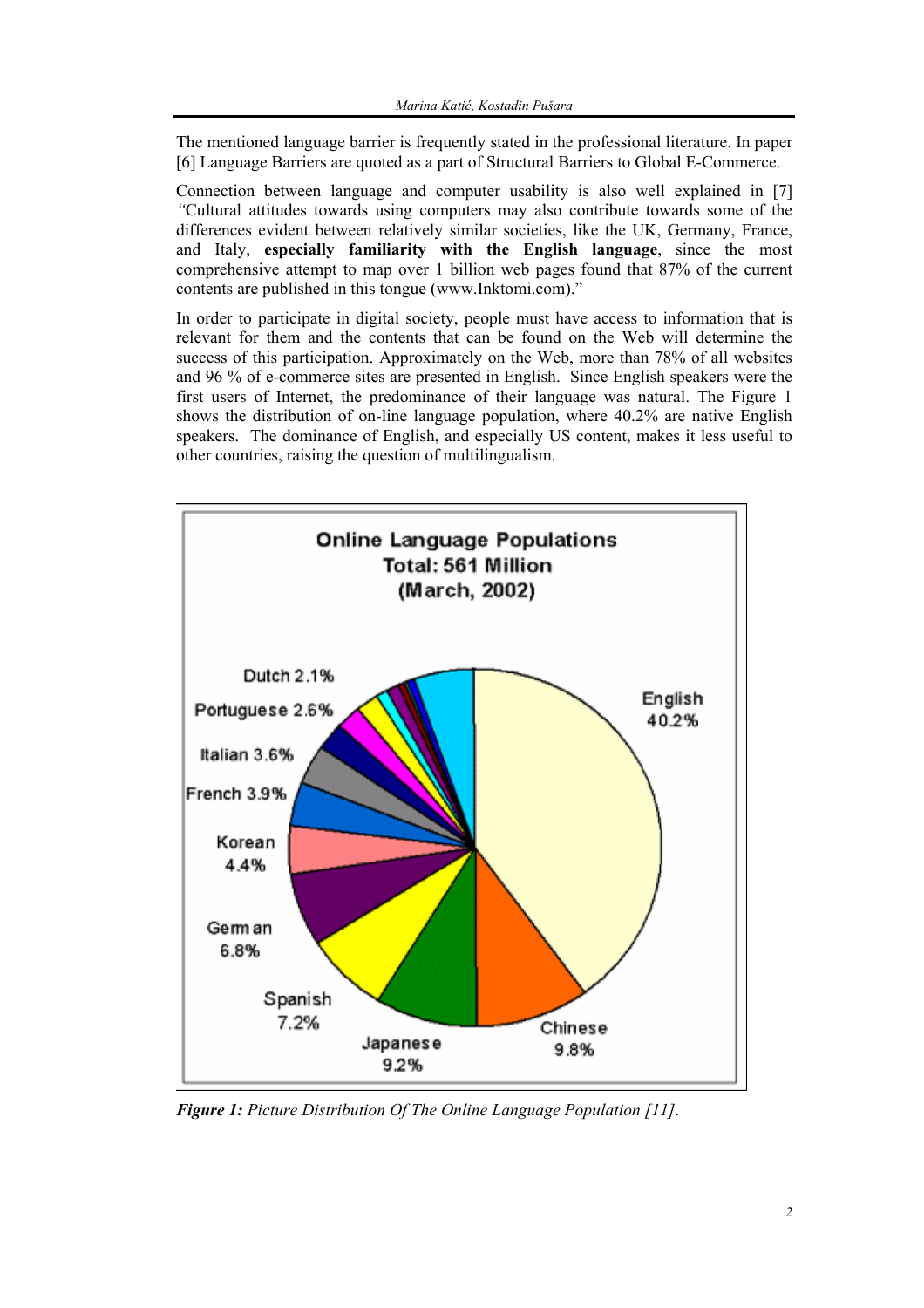#### *1.1 Understanding Of The Newly Created Internet Terms*

Making the world global with information instantly accessible from any computer linked to the network, the World Wide Web has created the abundance of new terms and phrases.

However, the appearance and use of the newly formed Internet terms may sometimes lead to miscommunication. For instance: What's the first thing you do to shut down a computer running Microsoft Windows? Click "Start". How can the translation be clear and consistent, if the original text is confusing?

In the area of Internet marketing, we also face a number of potentially confusing terms as well. Let us take "relationship marketing" and "one-to-one marketing". These phrases include words that are commonly used to describe what goes on between people. The question arises how they can be used to describe a company or a company's web site? Words are tools used to communicate with customers, and a Website is one way to deliver that message. Consequently, words ought to be chosen carefully for the purpose of avoiding the problem of misunderstanding. Similarly, "search engine" or "personalization engine" is a piece of software; however, most dictionaries say an "engine" is a physical machine.

Being aware of the dominance of one language, that is to say the English language, systematic approach to e-commerce terminology written in English will have to be developed, bringing to light the underlying linguistic nature of terminology as well as socio-terminological aspects. That will help non-native English speakers (where people from South East European countries also belong to) who are beginning to explore global markets to avoid possible confusions.

#### *1.2 Need For Term Standardization*

As the universal language on the Internet, English has a leading role in the usage of ecommerce, which rapidly developed thanks to development of new technologies. Naturally, along with new technologies comes new terminology, which involves terminologists' adaptation to the new technological environment. Having this fact in mind, it is important to introduce standardized terms so that vagueness in communication and interpretation of knowledge can be avoided.

In this area of rapid and continuous changes even native English speakers may express lack of understanding of the newly created terms due to lack of standardization. One of the examples of this claim is presented in [10] "Eric Davis, an Information Architect with Resource Marketing, recently reported on a **usability test of shopping cart terminology**. The draft design featured the term "Shopping Sled" since the site (selling winter sports products) had a desire to stand out and avoid standard terminology. Result: "50 % of users did not understand the Sled concept. The other 50% said that they figured out what it meant because it was in the same location as a chart would be. They knew that you had to add to *something*, and the only something that made any kind of sense was the Sled. Lesson: Do not try to be smart and use new terms when we have good words available that users already know". The only conclusion that can be drawn from this illustration is that even native English speakers feel noticeable affection towards standardized terms.

In English dictionaries and E-commerce vocabularies/glossaries somewhat special cause of misinforming may be attributed to use of homonyms, synonyms and acronyms.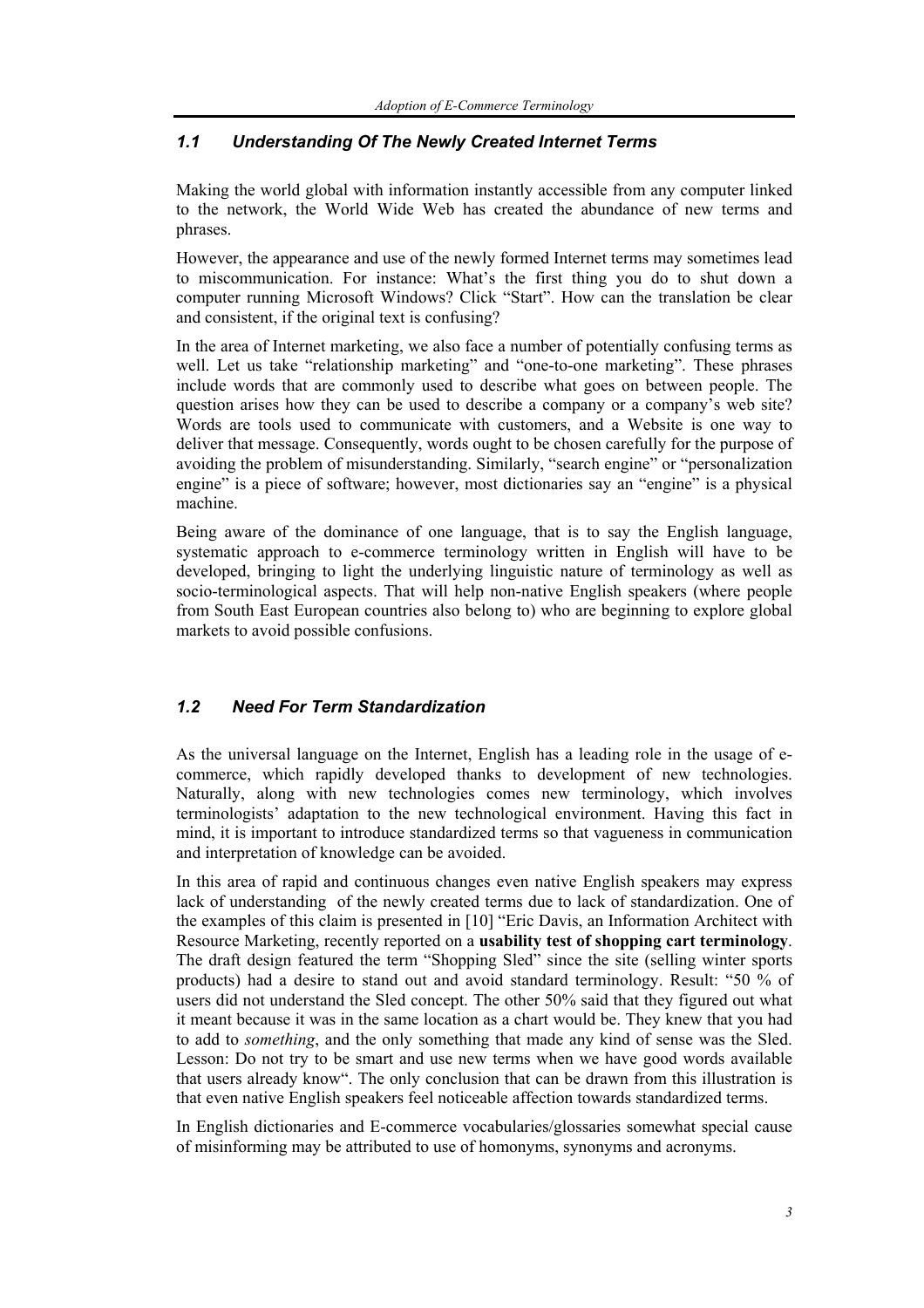In [8], the terms e-commerce transaction, business-to-business e-commerce transaction; business-to-business transaction; B2B transaction are synonyms, because all are defined in the same way as "a segment of e-commerce that promotes the sale of products and services between companies through the Internet, extranets and virtual private networks". All these offered variants for the same concept may cause confusion and this is why the terminology needs to be uniform. In that sense, the same term or definition should be used whenever the same concept is mentioned. In such a way, international understanding may be improved.

Good illustration of homonyms, the same term with different definitions resulting in different meanings is presented in [12]: Noun *Transaction* is defined as: "the action or process of buying or selling something: She had been involved in several suspicious transactions ■ **financial/commercial/business transaction** The sale of goods is the most common form of commercial transaction. ■ **enter into/engage in a transaction** Investors feel the company is entering into too many risky transactions", and also as: "very formal **a discussion between two or more people at the meeting**".

In addition to the above problems, the use of acronyms presents further obstacle to correct transfer of information. "Acronyms are especially inconvenient for nowadays efforts to increase transparency and overcome the artificial boundaries between apparently disconnected disciplines. Decoding of acronym IT has yielded the following meaning: IT -Industrial Technology, IT-Information Technology, IT -Intervalence Transition. The above three cases are quoted from Acronym & Abbreviation Meanings (2003)" [13].

Normally, it is desirable to correct and standardize the terminology when new versions are issued in the normal course of standard development. Also wording should be clear and understandable and definitions are to be consistent, self-supporting and carrying basic information. However, when comparing definition of "banner" in [15], which reads "Advertisement in the form of a graphic image on the Web", with definition of "banner" in [14], which reads "A graphic element, usually horizontal, on a Web page, used to title the page, head a new section, present a company's or advertiser's message, or provide a link to another page.", it can be noticed that there is a different quality of knowledge or even lack of information in the first one. These are only some of the reasons why ecommerce terms are to be standardized.

Having in mind the fact that the ratio of native English speakers will continue to fall as more people outside of the "Anglo Saxon" world get connected, it should be pointed out that more concise and clearer language of new e-commerce terminology is to be offered, because the terms used in special languages (language of e-commerce also belongs to special languages) provide the building blocks from which original texts and translations are crafted.

## **2 Review Of Terminology Standards**

There are several international organizations involved in ICT standardization, such as the International Standardization Organization (ISO), International Electrotechnical Commission (IEC), International Telecommunication Union (ITU) and the International Internet Engineering Task Force (IETF). ISO and IEC have a joint technical committee on IT called JTC1. There are 18 major sub-committees (SC) within JTC1 and two independent working Groups. On the other hand, ISO has more than 8 Technical Committees concerning IT, other than JTC1, a part of which is related to terminology (TC37).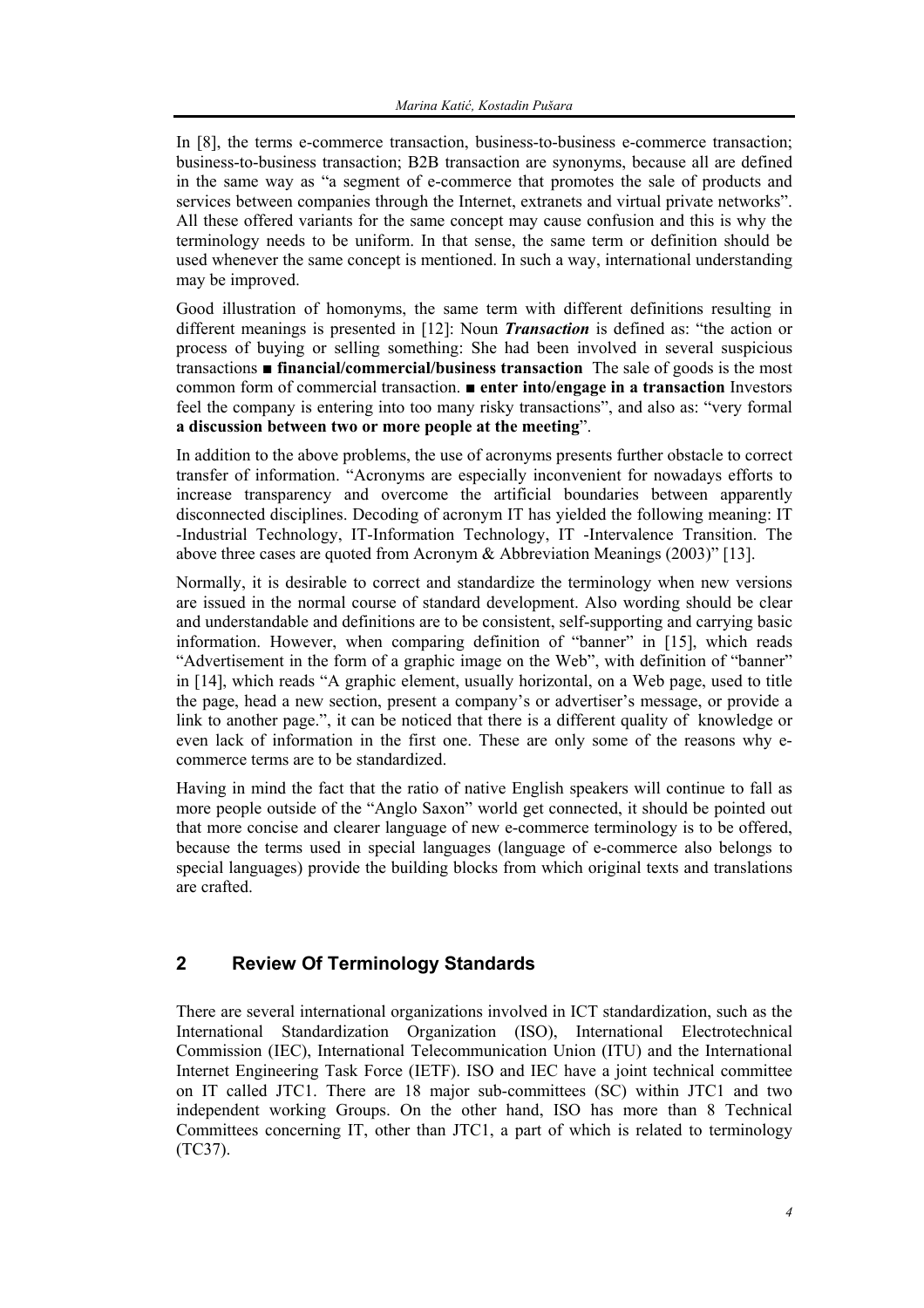The scope of ISO/TC 37 is standardization of principles, methods and applications relating to terminology and other language resources. Its objective is to prepare standards specifying principles and methods for the preparation and management of language resources within the framework of standardization and related activities.

Among the 15 standards published, the most important are:

ISO 704:2000 Terminology work-Principles and methods

ISO 860:1996 Terminology work- Harmonization of concepts and terms

ISO 1087-2:2000 Terminology work –Vocabulary-Part 2: Computer applications

ISO 10241: 1992 Preparation and layout of international terminology standards

ISO 151 88:2001 Project management guidelines for terminology standardization

Regarding E-commerce, there is one standard in preparation and that is ISO/PWI 22274 Basic principles of multilingual product classification for electronic commerce.

#### **3 Interdisciplinary Nature Of eCommerce**

Having in mind the fact that EC is a new field, based on several different disciplines, the development of new terminology should be a group activity with interaction between terminologists, subject matter experts, and direct and indirect users of the terminology. In that sense, it will be possible to create networks for producing and sharing information, transcending national and geographical boundaries.

After brief overview of EC infrastructure it can be observed that EC is based on several different disciplines, which are mutually interrelated (Figure 2) [3].

For example, economists are needed to understand the myriad of marketplace and financial considerations that shape the business environment. Social scientists are needed to understand the behaviors of consumers and organizational entities competing in the new economy. Computer scientists, information technology specialists are needed to understand the electronic and informational linkages among the infrastructures. Linguistics as a science is necessary to take into account the interdisciplinary nature of ecommerce and find appropriate solutions for rather complex terminology, which requires continuous updating and unambiguous identification of entities.

Consequently, terminology of e-commerce must provide business transactions without ambiguity and uncertainty, which are not desired from legal, commercial consumer and information technology perspectives.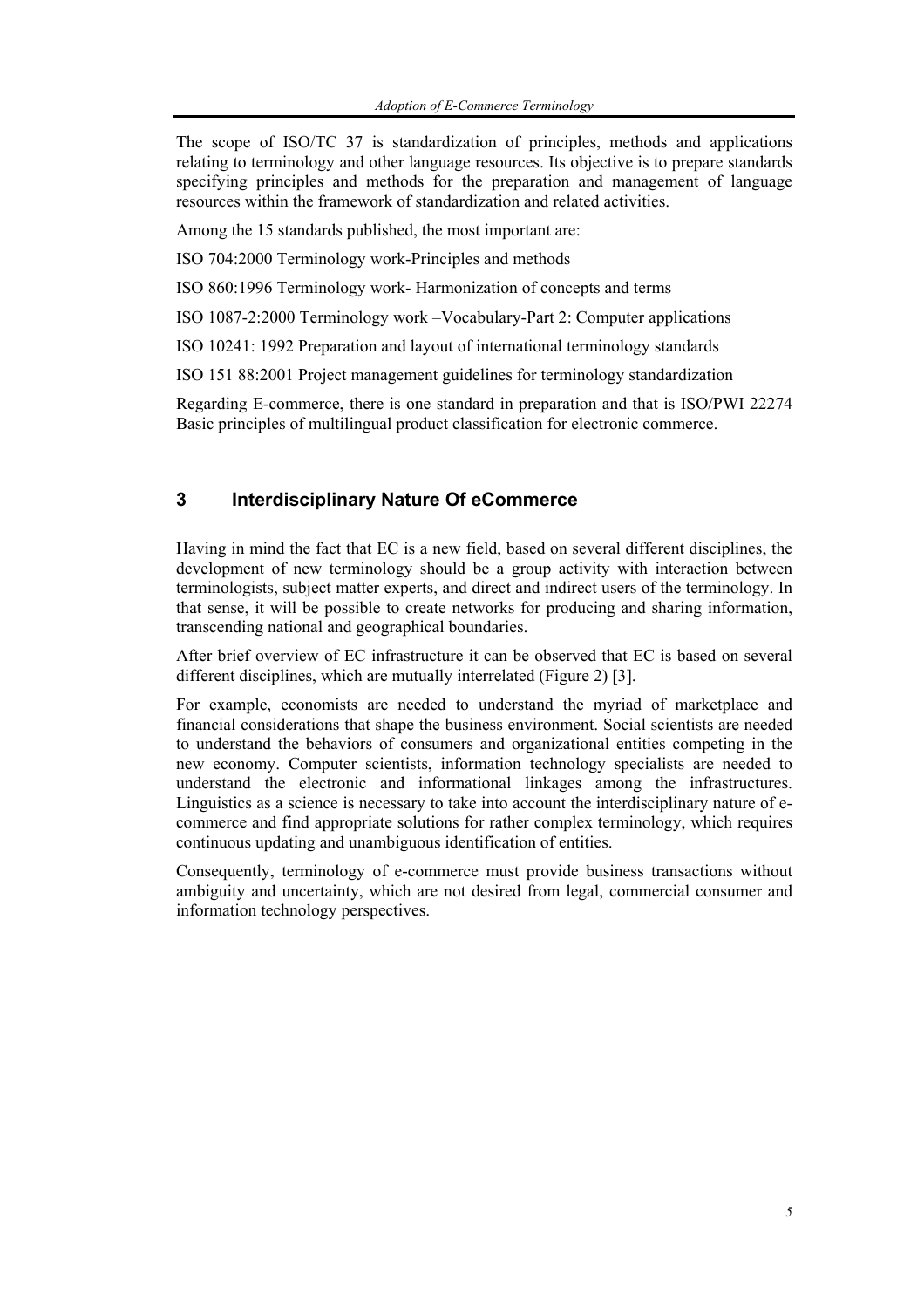

*Figure 2: The Interrelated Disciplines Of EC [3].* 

# **4 Adoption Of eCommerce Terminology**

We are witnesses that a number of glossaries dealing with the Internet and new technologies have been published, but few have focused on the language of e-commerce. Only a few terms can be found, scattered here and there. Thus, a completely new terminology research based on reliable works written by e-commerce experts and appropriate adoption of e-commerce terminology are to be carried out so that this gap can be filled.

Consequently the main aim of this paper is to indicate that clear interpretation of ecommerce key terms and their definitions are attempts which would help less developed countries to take part on the global market without difficulties.

There are a great number of books, papers, web sites and so on in which e-commerce terminology is treated [1-9]. By author's opinion, one of the best explanations of the most important e-commerce terms and phrases is given in [2], where all definitions seem to be like a standard. By collecting these terms, we are making the first steps towards ecommerce terminology elaboration and standardization.

It is well known that electronic commerce can take several forms depending on the degree of digitalization of the product sold, the process and the delivery agent. Consequently, pure physical organizations (corporations) are referred to as **brick-andmortar** or old economy organizations, whereas pure EC organizations are considered **pure online virtual organizations**. **Click–and-mortar** organizations are those that conduct some e-commerce activities, yet their primary business is done in the physical word.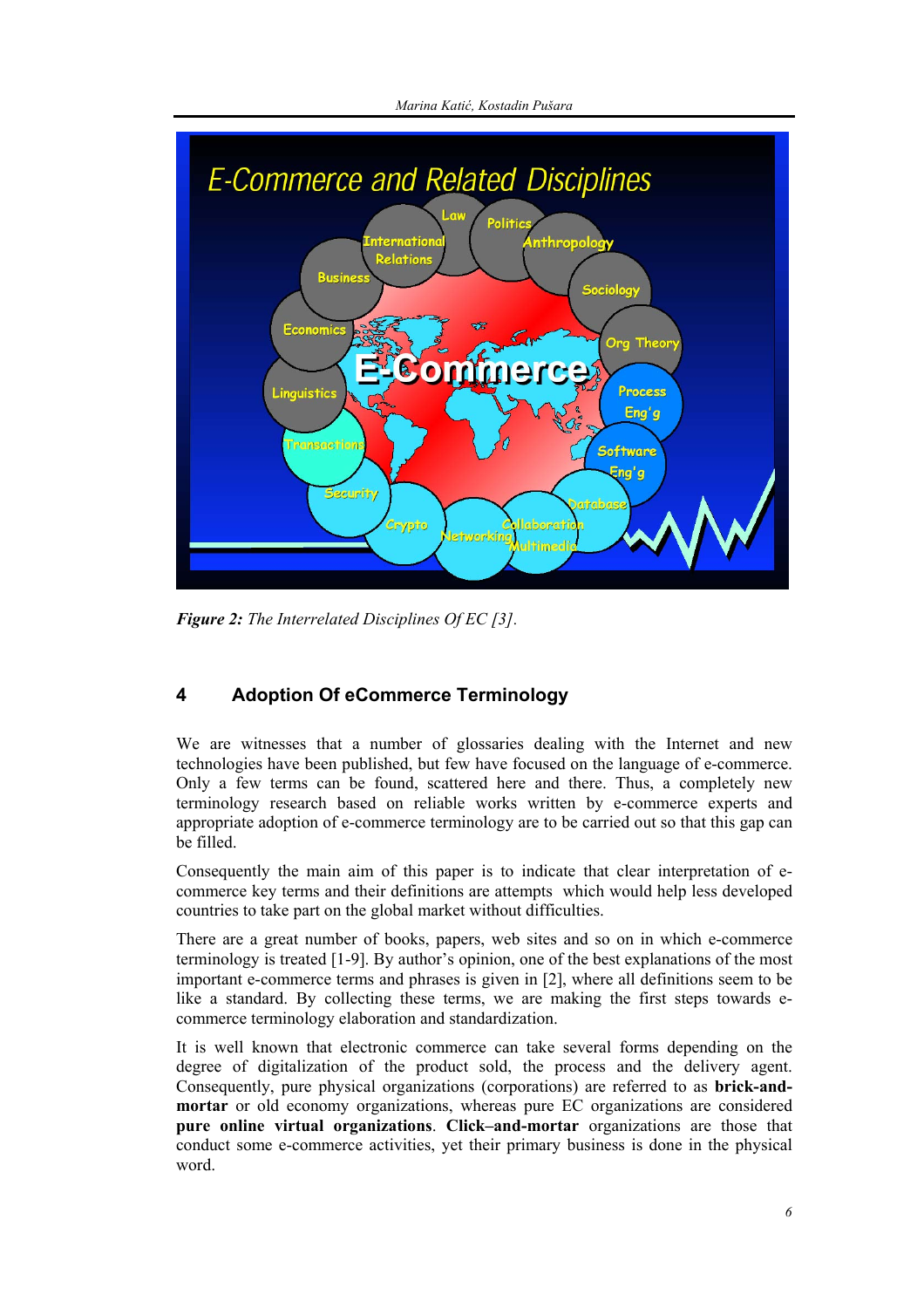EC can be classified by the nature of the transaction or relationship among participants. The following types of EC are distinguished:

**(B2B) Business–to–business:** All of the participants in business-to business e-commerce are businesses or other organizations. Today most EC is B2B.

**(B2C) Business-to-consumer:** It includes retail transactions from business to individual shoppers. This EC is also called **e-tailing** 

**(B2B2C) Business-to-business-to-consumer:** enables some product or service to a client business. The client business maintains its own customers to whom the product or service is provided.

**(C2B) Consumer-to-business:** This category involves individuals, who use the Internet to sell products or services to organizations, as well as individuals who seek sellers to bid on products or services they need.

**(C2C) Consumer-to consumer:** In this category consumers sell directly to other consumers. The best examples are individuals who are selling residential property, cars and so on in online classified ads. It also includes advertisement of personal services over the Internet and the selling of knowledge and expertise online. A special type of C2C is where people exchange music, videos, software and other digitizable goods electronically using a peer-to-peer (P2P).

**(M-commerce) Mobile commerce:** Operations of this category involve transactions conducted in a wireless environment. M-commerce transactions targeted to individuals in specific locations in specific times are called location commerce (l-commerce).

**Intrabusiness (organizational) EC:** This category includes all internal organizational activities that involve the exchange of goods, services or information among various units and individuals in that organization. Intra-business EC is usually performed on intranets.

**(B2E) Business-to-employees:** This category is a subset of intra-business activities in which the organization deliveries services, information, or products to individual employees.

**(C-commerce) Collaborative commerce:** It is applied when individuals or groups communicate online. For example, business partners may jointly forecast market demand.

**Non-business EC:** There are a lot of non-business institutions such as academic institutions, not-for-profit organizations, religious organizations, social organizations and government agencies using EC to reduce their expenses or to improve their general operations and customer service.

**E-government: (G2C) Government to citizens and to others:** In e-government EC, a government entity buys or provides goods, services or information to businesses or individual citizens.

**(E2E) Exchange–to-exchange:** This category describes a public electronic market with many buyers and sellers. In fact, it is a formal system that connects exchanges.

It can be noticed that English is very creative having acctpted into the language such abbreviations as **B2B, B2C, C2B, C2C, B2E, G2C, E2E** which have became famous all over the world.

There are also a lot of new terms in the field of payments online. The overwhelming majority of Web payments (B2C payments) are made with **payment cards** (usually credit cards,) not with digital cash. One innovation in online credit cards is a **virtual credit card**. It is an e-payment system in which a credit card issuer gives out a special transaction number that can be used online in place of regular credit card numbers. **Purchasing cards** are used for B2B. They are special-purpose payment cards issued to a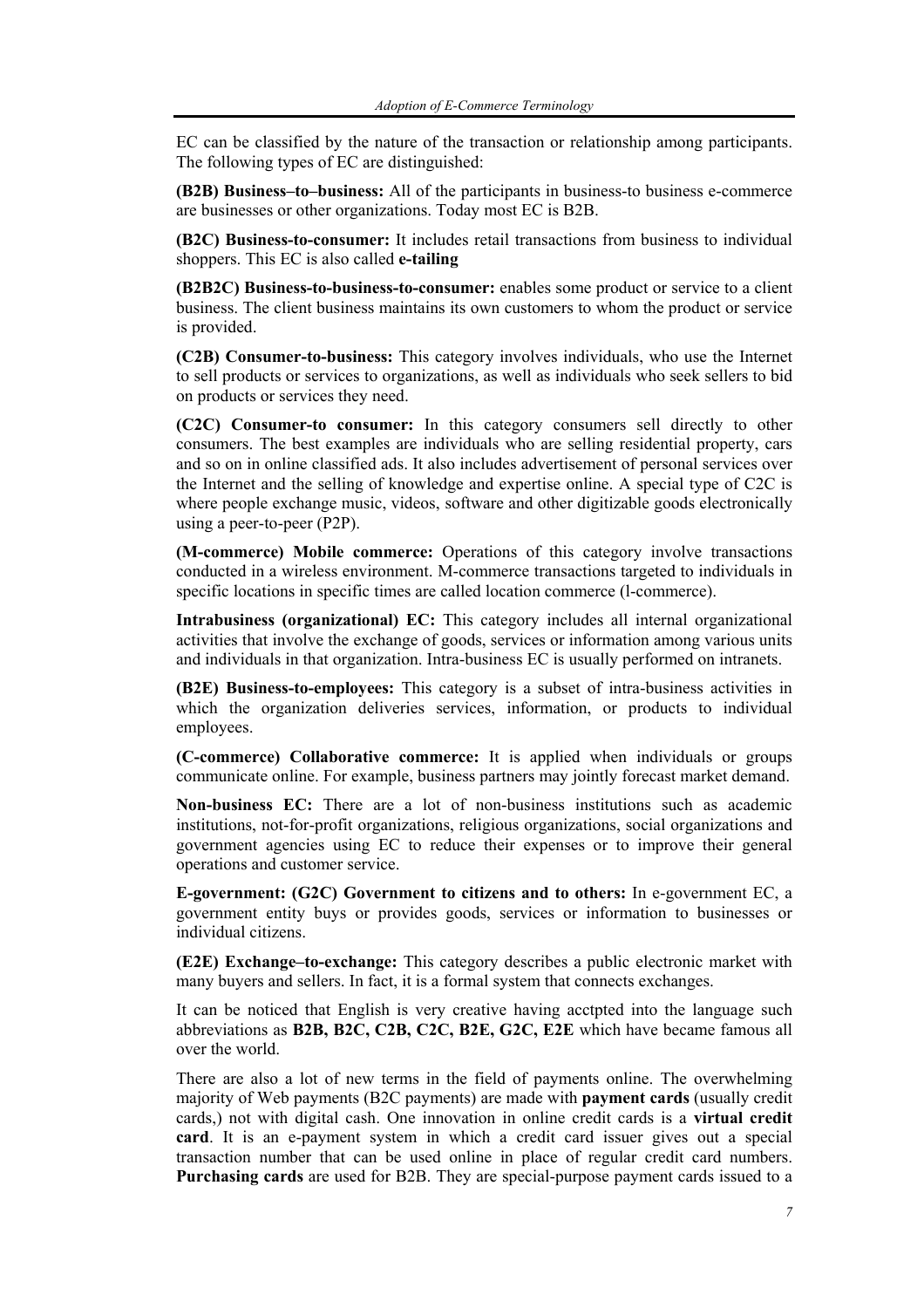company's employees to be used solely for purchasing non-strategic materials and services up to a present dollar limit. **Smart cards** look like plastic payment card but they are distinguished by the presence of an embedded microchip that enables predefined operations or the addition, deletion or manipulation of information on the card. Smart cards can be categorized by the way in which data are downloaded and read from the card. There are two major types of smart cards. The first type is a **contact card**. That is a smart card containing a small gold plate on the face that when inserted in a smart-card reader makes contact and so passes data to and from the embedded microchip. The second type is the **contact less (proximity) card**, which is fact a smart card with an embedded antenna, by means of which data and applications are passed to and from a card reader unit or other device.

**Electronic payments (e-payments)** are another payment option. In fact it is a transfer of payment from one person or party to another person or party over a network without face to-face-interaction. They are used as alternatives to credit cards when small amounts are in question and they are grouped into four categories:

- e-cash and micro payments,
- stored value cards,
- e-loyalty and rewards programs, and
- person-to-person (P2P) payments.

**E-cash** is the digital equivalent of paper currency and coins, which enables secure and anonymous purchase of low-priced items.

**Micro payments** are small payments, usually under \$10.

**Stored-value cards** involve **visa cash** (sponsored by Visa) and **mondex** (sponsored by Mondex, a subsidiary of MasterCard), which are designed to handle small purchases or micro payments.

**E-loyalty and rewards programs** are used to generate repeat business. The currency used by loyalty programs is electronic script. It is a form of electronic money, issued by a third party as a part of loyalty program. Consumers at participating stores can use it.

**Person-to-person payments** involve one of the newest and fastest-growing e-payment schemes, enabling the transfer of funds between two individuals.

**Intranet** is an internal corporate or government network that uses Internet tools, such as Web browsers and Internet protocols.

**Extranet** is a network that uses the Internet to link multiple intranets.

**Virtual communities** involve groups of individuals linked on the Internet.

However, when comparing different authors of e-commerce books, it can be noticed that sometimes they have different definitions of the same terms. For example, there is a debate among e-commerce experts about the meaning and limitations of both e-commerce and e-business [5]: «Some argue that e-commerce encompasses the entire world of electronically based organizational activities that support a firm's market exchangesincluding a firm's entire information system's infrastructure (Rayport and Jaworksi, 2001). Others argue, on the other hand, that e-business encompasses the entire world of internal and external electronically based activities, including e-commerce (Kalakota and Robinson, 2001.)«. Also, a good illustration of this statement is the comparison of [2] and [5]. In [2] e- commerce is defined as: the process of buying, selling, or exchanging products, services and information via computer networks and **e-business is defined as: broder definition of EC** that includes not just the buying and selling of goods and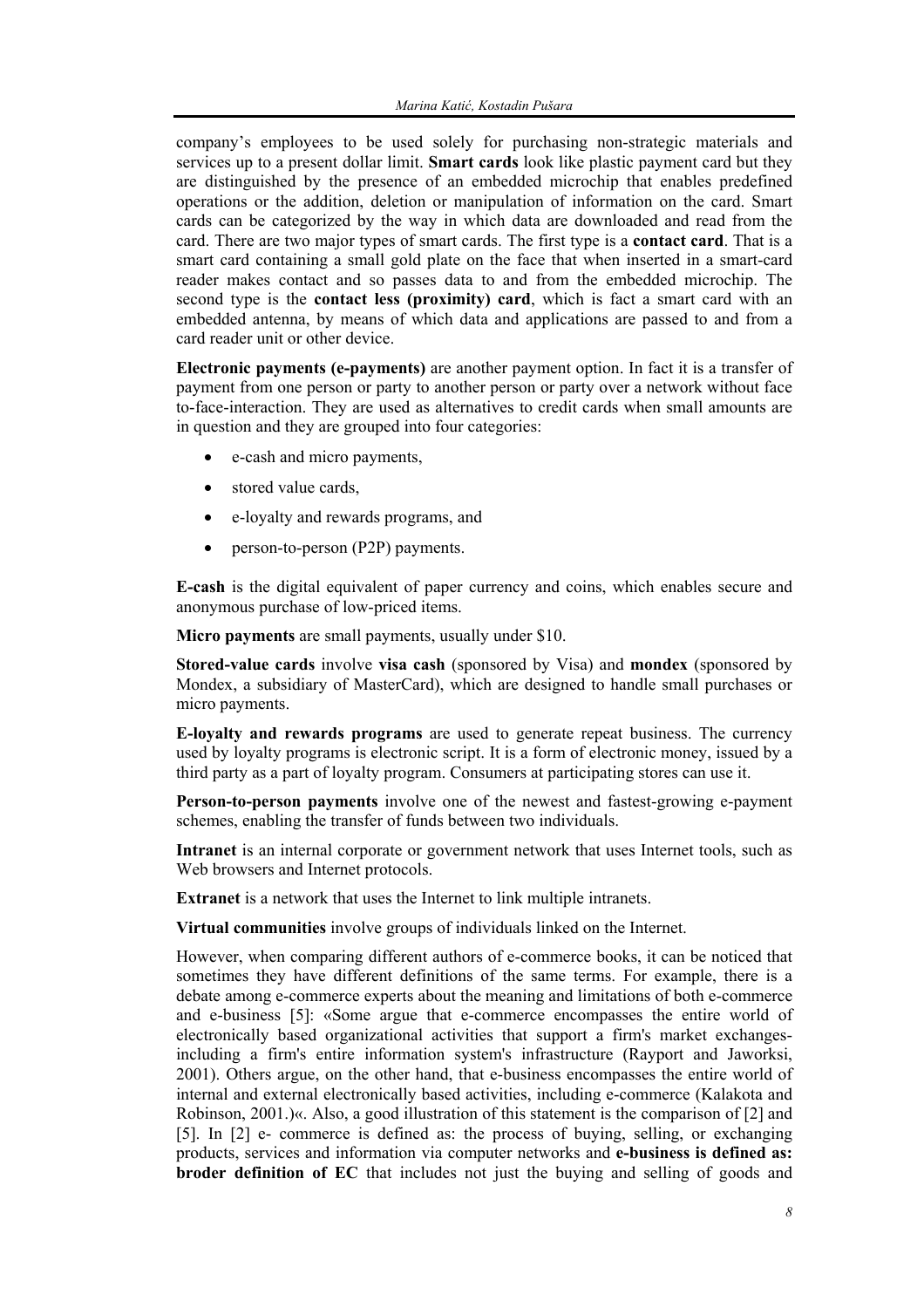services, but also servicing customers, collaborating with business partners and conducting electronic transactions within an organization. In [5] e-commerce is defined as: the use of the Internet and the Web to transact business. More formally, digitally enabled commercial transactions between and among organizations and individuals and e-business is defined as: the digital enablement of transactions and processes within a firm, involving information system under the control of the firm. In this case, **ecommerce is broder concept than e-business.** 

In order to get the modern and innovative e-commerce terminology it is necessary to be aware that non-native English speakers do not want e-commerce terminology, causing confusion and reducing comprehension. On the contrary, they want all terms and expressions to be quite clear, without inconsistencies. In this area, as in all business dealings, ignorance can be extremely costly. Thus the adoption of e-commerce terminology without ambiguities is an imperative!

## **5 Conclusion**

Being aware that the language problem significantly affects the process of E-commerce adoption, it is necessary to provide good glossaries or vocabularies with standardized definitions of terms, without ambiguities which may lead to misinforming.

Unfortunately, there is neither standardized vocabulary (containing terms and concepts that are specific to a field of study), nor glossary (which may contain terms and concepts outside a particular field of study) relating to e-commerce field. Consequently this gap may be a great challenge for further research and achievements in this field.

The ability to define key terms of this area reduces ambiguity, improves consistency and makes business operations more precise. The adoption of e-commerce terminology (by people from South East European Countries) will enable considerable benefits in conducting business operations like global connectivity, high accessibility, interoperability and interactivity. In that way the above mentioned digital devide may be reduced.

## **References**

- [1] Korpela, J., (2003): *"Human Languages: English the universal language on the Internet ?",* Internet edition – www.cs.tut.fi .
- [2] Turban, E., King, D., (2003): *"Introduction to E-Commerce"*, Prentice Hall Pearson Education, Upper Saddle River, New Jersey, USA.
- [3] Feldman, S., (1999): *"The Objects of E-Commerce"*, OOPSLA'99, Denver (USA).
- [4] Pušara, K., (2003): *"Međunarodne finansije", III izd.,* Univerzitet »Braća Karić«, Beograd (in Serbian).
- [5] Laudon, K., Traver, C., (2001), *"E-commerce: business, technology, society"*, Addison Wesley, Boston.
- [6] Minister of Public Works and Government Services Canada, *"Vocabulary of E-Commerce"*, (2002), www.bureaudelatraduction.gc.ca , Toronto